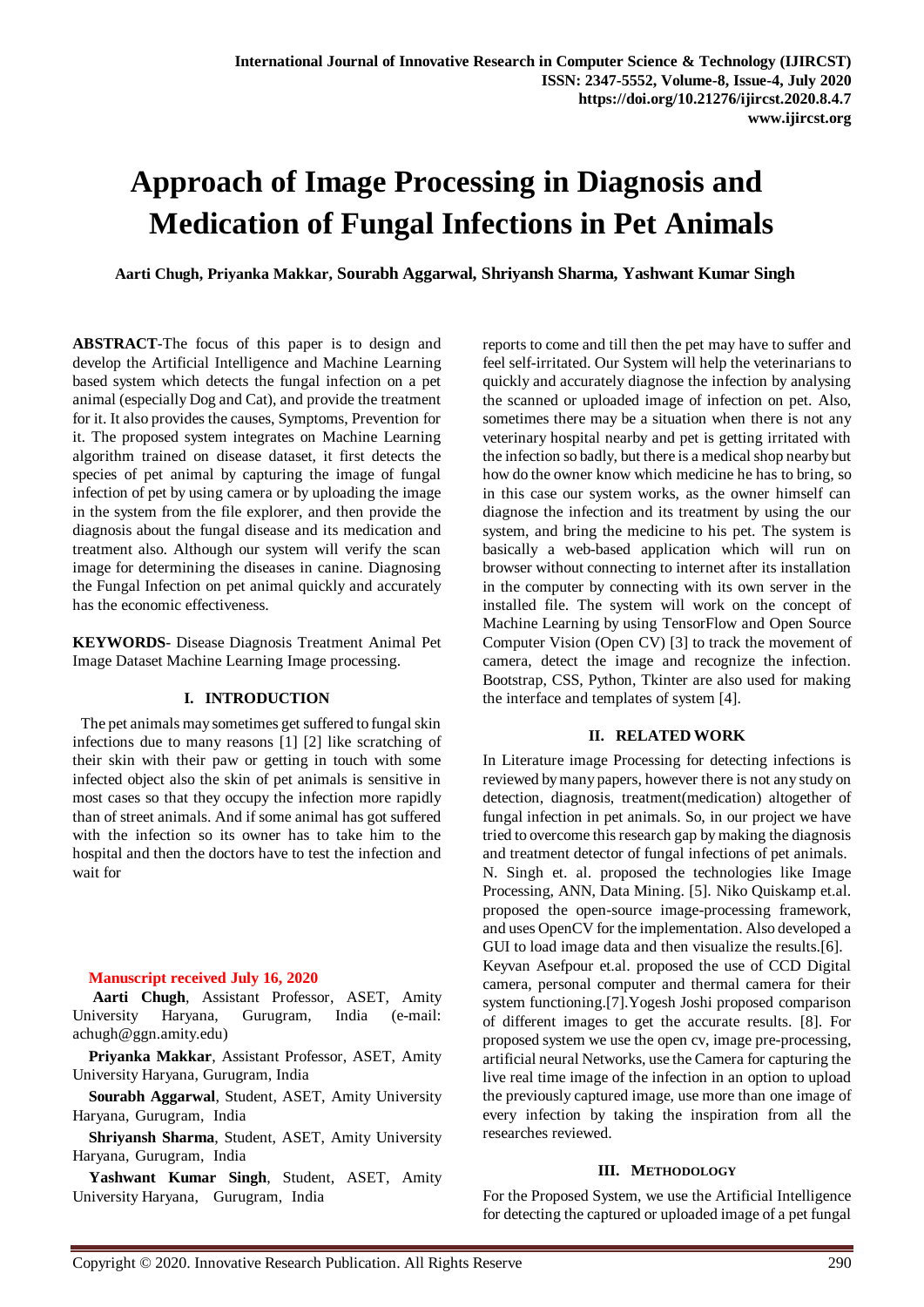infection. The system uses the Neural network algorithms of TensorFlow and CNN (Convolutional Neural Networks) [9] and Algorithm Library of Open CV [10] which, first detects the species of the Pet and then provides the name of Infection and diagnosis to that infection. The Frame work and template formations are done by using Python, HTML, Bootstrap CSS Tools, the templates contains the options of Capturing, Uploading, Detecting Images, and a pane for showing results. IP Webcam camera application is used to capture image of Infection from phone camera. Machine learning for infection type detection is used in this system, the dataset attached to the system takes the image of the pet. The image converts into a byte array of greyscale, for image processing to detect infected areas using Open source computer vision. The machine learning model detection [11] classifies the category of the infected area. The image converts in two ways: firstly, using grayscale (the image converts into black and white and results in an array) & secondly, through RGB Values (the coloured [12] image uses the RGB value of colour combination ranging from 0 to 255.

### *A. Capture Infection Sample or Select Infection Sample*

User can Capture the image of infection by using IP Webcam Camera application after connecting it to the system, by choosing Capture infection sample option on template of system or User can save the clicked image of infection in the file explorer and upload the image from the file explorer of device on which the system is running.

### *B. Detection of Animal*

The algorithm for detecting fungal infection now process the captured or uploaded image to classify the species of pet animal. User have to click on Check Animal option on screen.

### *C. Check Infection*

After the detection of animal, the system will run image processing to detect the type of Fungal Infection and give the results of treatment, medication, symptoms, cause.

# **IV. RESULT**

The results are as follows:

Fig.1-4 Shows the infection diagnosis and treatment in dog: As we see after the ip webcam captures the pet image or the image is selected from internal storage of computer, the analyzer analyzes that image for finding species of pet first (Fig.1) and the result shows that the species is dog (Fig.2). And then it analyzes this image for detecting the infection from which the pet is suffering and gives the name of infection and the result shows the disease is Aspergillosis (Fig.3). Afterwards the system gives the full diagnosis, way of treatment for that disease (Fig .4).

Fig.5-8 Shows Infection diagnosis and Treatment in Cat. As we see after the ip webcam captures the pet image or the image is selected from internal storage of computer, the analyzer analyzes that image for finding species of pet first (Fig.5), and the result shows that the species is cat (Fig.6). And then it analyzes this image for detecting the infection from which the pet is suffering and gives the name of infection, and the result shows that the disease is Aspergillosis (Fig.7). Afterwards the system gives the full diagnosis, way of treatment for that disease (Fig .8).



Fig. 1: Analysing the Species of Pet.



Fig. 2: Species analysed and Diagnosing infection.

 $x = 0$  (FWebcan)  $x = x + C$  Screen Recorder it Volen Editor  $x + C$ 



 $8$  (members)

 $\leftarrow$   $\rightarrow$  C © 127,0.0.15000/mf



Aspergillosis is an opportunistic fungal infection caused by the Aspergillus, a species of common mold found throughout the environment, including dust, straw, grass clippings, and hay. An 'opportunistic infection' occurs when an organism, which does not generally cause disease infects a dog. However, in the case of aspergitiosis, it does because the pet's immune system and/or body is weakened from some other disease

There are two types of Asperalitys Infection, nasal and disseminated. Both types can occur in cats and dogs, but they occur more frequently in dogs.





# Treatment

Treatment varies depending on whether the disease is nasal or disseminated. The primary choice of treatment for dogs with nasal aspergillosis is the administration of an antifungal drug directly into the patient's nose and nasal passages, while the patient is under anesthesia. Disseminated cases in dogs are difficult to treat and rarely cured. Antifungal drugs are generally given to treat symptoms, and may cure the condition.

# Fig. 4: Treatment of Infection shown.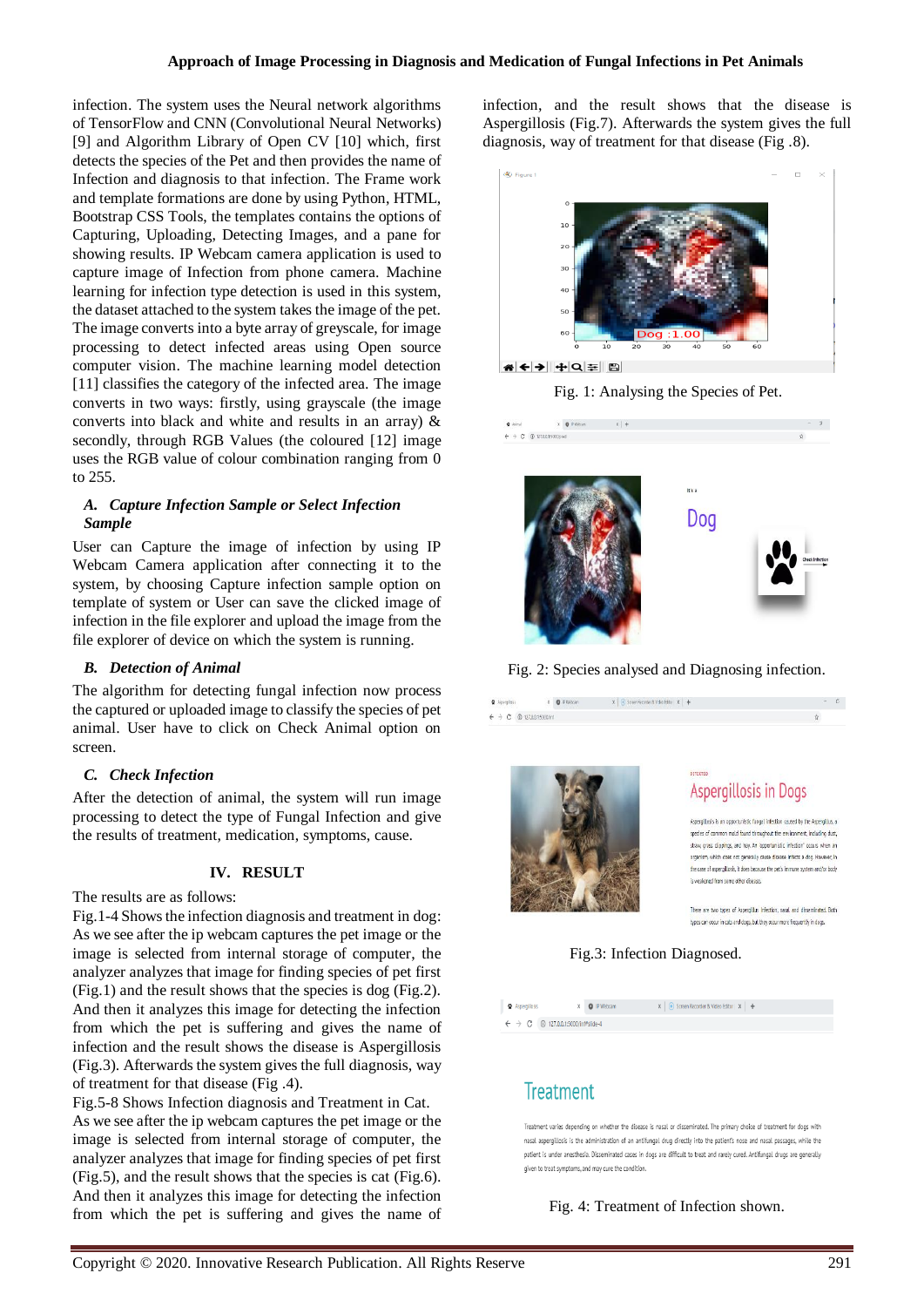**International Journal of Innovative Research in Computer Science & Technology (IJIRCST) ISSN: 2347-5552, Volume-8, Issue-4, July 2020 https://doi.org/10.21276/ijircst.2020.8.4.7 www.ijircst.org**



Fig.5: Analysing the Species of Pet.



Fig.6: Species analysed and Diagnosing infection

 $+ C = 0.127.0.0150264$ 



 $\leftarrow$   $\rightarrow$   $\sigma$   $\sigma$  127.00.15030/pred

# Aspergillosis in Cats

ies or common moto tound throughout the environment, including oust, species to common mowever our coupons are emitterment, missions and states approximately states and states and states and states and states and states and states and states and states and states and states and states and s .<br>from some other disease or illness.

.<br>There are two types of acquired Aspergillus infection: nasal and disser Bath types can affect cats and while no particular breed is more prone than another. Persians show a silabiliv higher incidence

# Fig.7: Infection Diagnosed.



# **Treatment**

There have been successful treatments through the administration of an antifungal drug directly into the nose or further in the nasal passage. If antifungal cat medication is prescribed, you will need to follow the full course of the medication s that symptoms do no recur

Fig.8: Treatment of Infection shown.

### **V. FLOW DIAGRAM**



Fig. 9: Flow Diagram of Proposed System.

# **VI. FUTURE SCOPE**

The project has the very effective future scope, The System can be implemented in many veterinary hospitals in future for the check-ups of fungal skin infections of pet and street animals. The system will be used by many pet owners and Apartment associations in future for the treatment of small skin infections of their pets and street animals in the absence of doctors and veterinary hospitals. Also, Timely updating will be done to the system in respect of data of more and more skin diseases, also the interface. There is the scope to implement the system in app-based form in future, by this it will become more user friendly as users can use it by phones only.

### **VII. CONCLUSION**

So finally, we can conclude that our project is working well as it is analyzing the images of pets with infections correctly and giving the correct results about diagnosis and treatment, the overall working of project is as per desired. And the project is able to help the veterinary doctors, and the pet owners who need veterinary advice in emergency for sure in respect of treating pets' fungal infection. Also, the